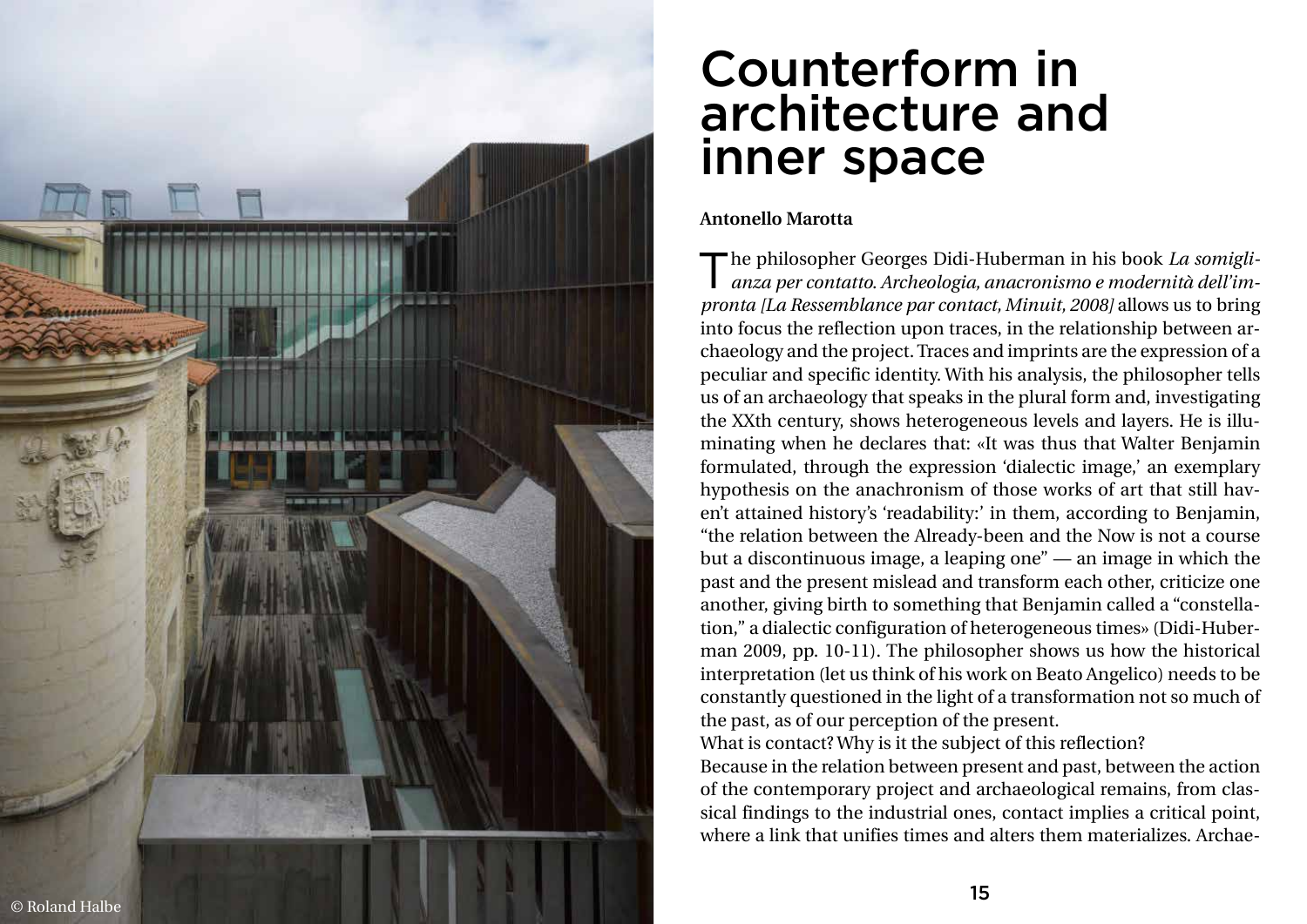ology is a reflection on the body, material and auratic, the expression of a "defined" time and space, and in parallel it addresses the definition of an immaterial, of a cultural space which, exactly because it has passed through time, requires a reflection on what we are in this precise moment. Didi-Huberman offers us some interpretations that touch upon archaeology as much as upon new procedures of the contemporary project: the idea that architecture is the result of a subtraction and that, more than about form, we should speak of *counterform*, cast, trace, imprint.

The philosopher explains that the imprint defines a complex portion which incorporates the principles of Tyche and Téchne (chance and technique). «*Form*, in the process of imprinting, is never rigorously "fore-seeable": it is always problematic, unexpected, unstable, open» (Didi-Huberman 2009, p. 31). Form «is a *model*, a *cast*, a *matrix*» (Didi-Huberman 2009, p. 50).

It is an interpretation that touches closely the past, from the gold masks of Mycenae's Tomb IV (XVI C B.C.) to Canova's neoclassical plaster models in Possagno and Rodin's casts. I rediscover possibilities of research in many contemporary interventions in archaeological areas, where architecture is decreed from the counterform of a cast which, protecting memory, renames it. Thus the philosopher: «The imprint *redoubles*. On the one hand, it creates a lining, a kind of protecting casket, a cladding in which the forms seems, for a moment, to be protected by its counterform. Let us think of the face still wrapped in its matrix-like shell, in the moment it takes the plaster or takes the likeness. However it is a double-click "catch," imposing a new meaning to the act of "catching" when it ends up *tearing off the likeness* to the body it has seized. The imprint, thus, is a predator: it preserves what we lose, it isolates us and even tears us off from our likeness» (Didi-Huberman 2009, pp. 224-225).

To employ the themes of the imprint, of the trace, of the cast let us reread some current research, particularly Francisco Mangado's intervention on the *Museo Arqueológico de Álava* in Vitoria. The architect offers us one of the most interesting works on the relationship between museum, archaeology, restoration and insert on historical tissues. A L-shaped body is wedged into the medieval heart of the city to become tied up to a previous structure: Bendaña palace, built in the XVIth century, and housing Naipes Fournier's museum. The new intervention appears as a closed and compact block. The outside, treated with prefabricated bronze sheets, makes the building an impenetrable display case, opened by some emptying of the mass, like cubes subtracted in order to give way to light. On the contrary, the inner side, prospecting onto an irregular court, is endowed with a structure

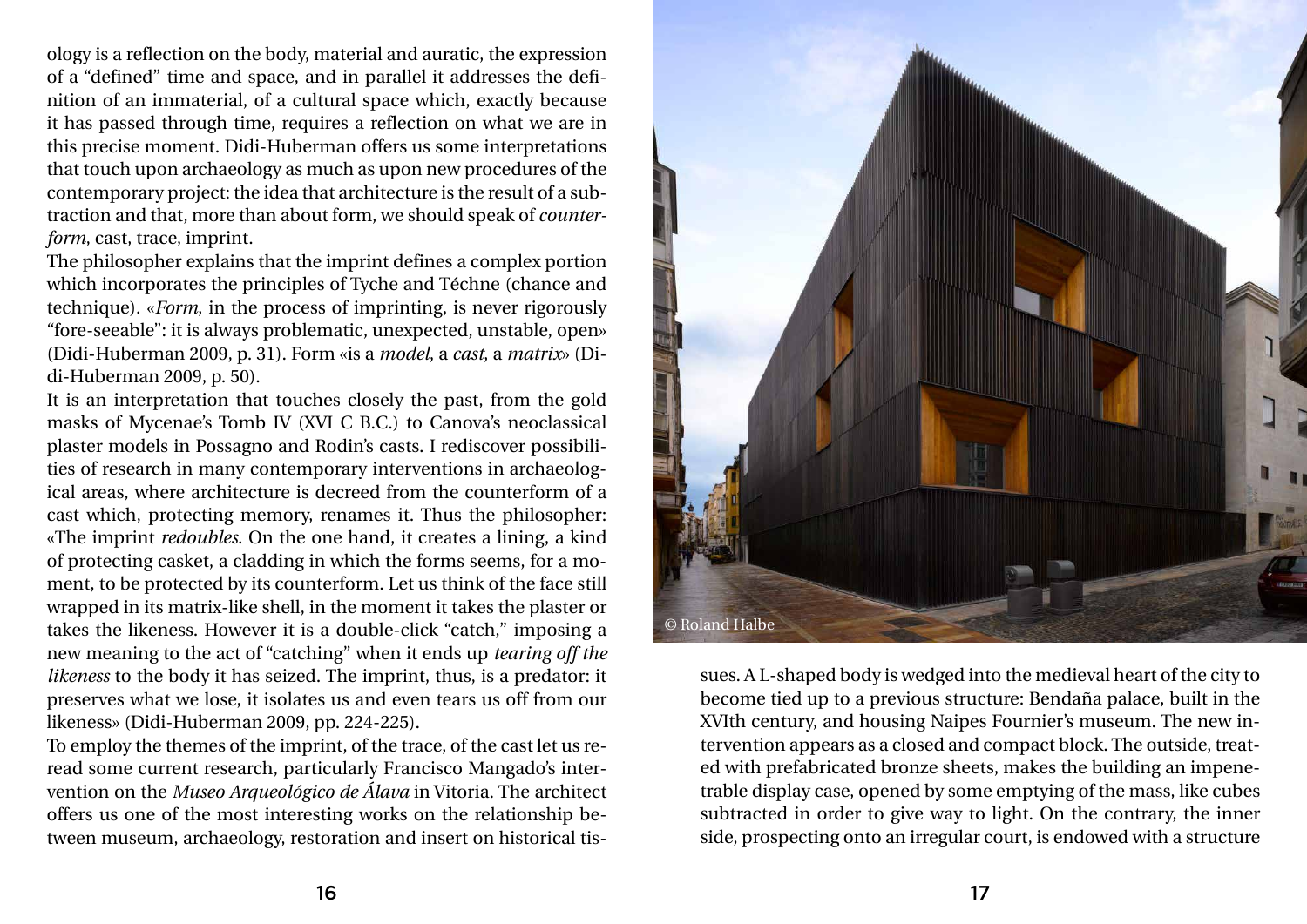

of metal foils which orientates the entrance of light, giving the eleva tions the strength of uniformity. Access to the museum is through the dynamic court. The building is resolved through an act of shaping of the void, of accordance between existing walls, of definition of a new identity within the historical site. Suddenly the whole perspective of the intervention opens up. While the outside is essentially hidden, in order to strengthen a urban and historical instance of medieval stronghold, the inside appears more open, as if to welcome the visitor. The court is resolved with a wooden level and skylights bringing light to the level below. History is reread by the designer as dynamic, ongo ing, and it clarifies the present need to redefine the limits of the dis cipline's practice. In the exhibiting spaces, Mangado materializes the main choice of the museum, that is narrating archaeological history through a plan of shadow. Dug to be taken back to light, such history needs a mysterious and authentic immersion. Prisms of light cut and pierce, like tilted blades, the body's impenetrability. Such skylights, that take the light from the roofing, introduce it into the exhibiting spaces on the different levels. They create an interesting field of forc es, dictated by the different size and inclination of the glazed prisms. The resolve is shifting the perception from the findings to the view er's dynamic eye, onto the philosophy Duchamp introduced in the Twentieth century, to make the experience of the past transmissible through a reinterpretation of time. The ambient is warmed up by the dark wood walls, excavated to contain the display cases. Mangado's project should be counted among the most interesting works of the last generation, for its capacity to materialize the metaphor, to make the wall a mass which questions both archaeological history and the form of the city itself. The mould, the cast, the archaeology of contact manifest themselves here as a process of memory. Such identity becomes a sort of manifesto in the recent *Museo de Bel las Artes de Asturias*, in Oviedo, Spain, completed in 2015. The museum is made like a casket, which encloses two important buildings of the city: the Palacio de Velarte and the Casa Oviedo-Por tal. The choice in terms of design was to keep alive the historical and urban identity of the traditional buildings and build alongside a con -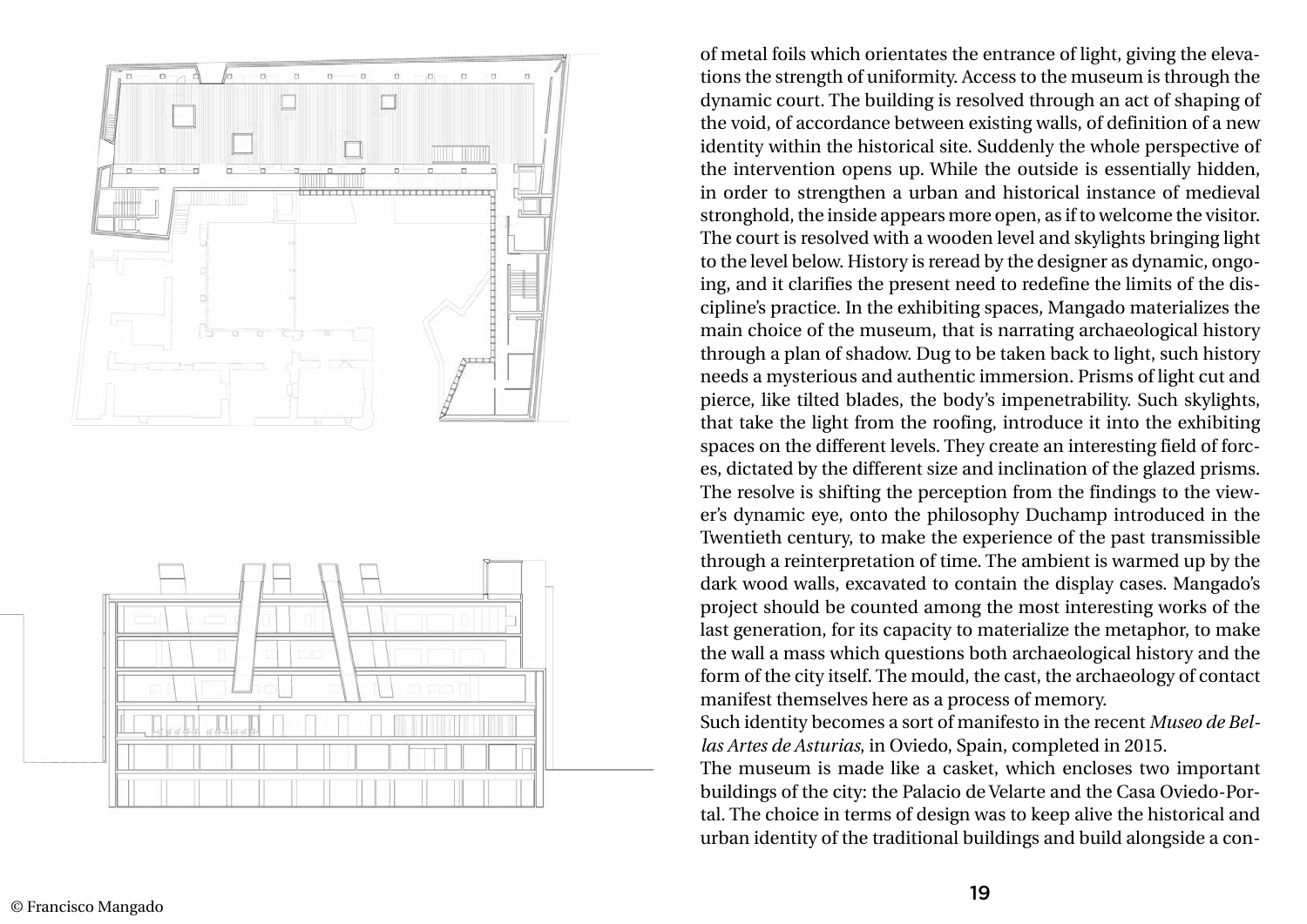temporary space, working between the older volumes. There derives a strong tensions between the matters, the consolidated forms and the new glass membrane which, separating itself, creates a distance with the past as well as a dynamic spatiality.

Mangado works with the aim of connecting the city's histories and unifying the pre-existing buildings through a composition of complex volumes, built in the internal court. Working between the parts allow him to produce complex rooms, conceived in elevation, with large cuts bringing light into the different exhibiting spaces. These are completed with tilted skylights that create a new urban skyline. More than of form, as we said, we should be talking of counterform, a hollow, produced by a cast. The architect understands that in order to create a dialogue among the different moments in time the solutions must be complex in the spatial relations, as if to make one touch the perceptive diagonals with the senses, whereas the material choices are extremely clear and simple, such as to make the different archaeologies blend. Like a protective deity, there returns Louis Kahn's work, the *Yale Center for British Art* in New Haven (Connecticut, 1969-1974), where the American architect had invented the large sections of light. Mangado recovers such tradition and reinterprets it, offering with the *Museo de Bellas Artes de Asturias* one of the most interesting works in the interaction between historical buildings and contemporary places.

In order to understand more layers, we then call upon the world of art and music. The subject addresses the relationship between form and identity, between construction and interiority.

There re-emerges a literature of dissonance, based on contrast and counterpoints, that is experienced at the heart of modernity. An exchange of letters between Wassily Kansinsky and Arnold Schönberg in the years 1911-14 sanctions a friendship and a correspondence between two artists that were setting the foundations of the research for the total work of art. A complex phase of the century that has just ended, in which the romantic instances, absolute and total, clashed against the need to change, at an historical moment in which the imminent war spurred artists to raise questions about time, destiny, sin-

gularity, solitude, while the whole world was asking them to reverse their searching tools. The correspondence (the two write to each other almost daily) allows us to shed light onto the understanding of those processes. Kandinsky came from an aristocratic family, Schönberg from a relatively poor one. Such difference can be detected in their attitude and approach, which are substantially different: Kandinsky is straightforward, he leads the conversation, whereas Arnold chooses an indirect, not explicit, careful and gentler form of communication.

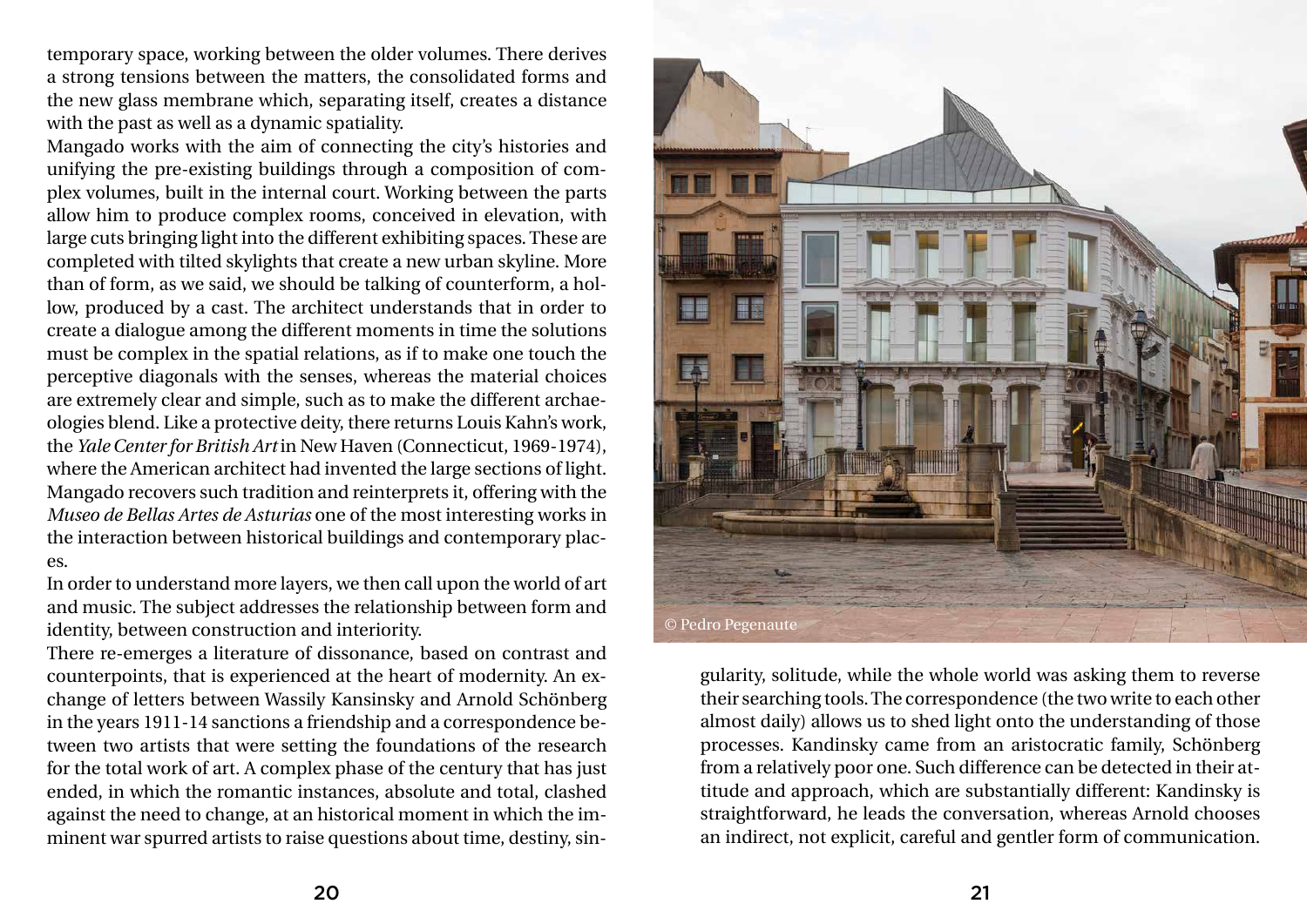Both aware of their historical weight, they live totally their dimension. On the 18th of January 1911, Kandinsky writes the first letter to Schönberg. The dignified tone and the respect for his counterpart are deduced from the following words: «In Your works you have actualized what I, in a form which is obviously undetermined, I wished I would find in music. The autonomous path along the direction of one's own destiny, the intrinsic life of each single voice in your compositions, are exactly what I try to express in a pictorial way. In this moment there is in painting a strong tendency to look for the "new harmony" in a constructive way, therefore the rhythmic element is mounted in an almost geometric way. Due both to my sensibility and my commitment, I only partly agree with such way. *Construction* is what painting, in the last few years, has lacked. It is right to look for it. Yet my *way* of conceiving such construction is different. I think in fact that harmony in our time should not be searched for in a "geometric" way, but rather through a rigorously anti-geometrical, anti-logical way. Such way is the one of the "dissonances in *art*", that is also in painting, as much as in music. And *today*'s pictorial as well as musical dissonance is nothing but tomorrow's consonance» (Schönberg, Kandinsky 2012, pp. 17-18). On the 24th of January, Schönberg's reply clarifies and reintroduces, through a concept that is as clear as innovative, the points raised by the Russian artist: «Every creative activity wishing to reach the traditional effects is not entirely devoid of conscious acts. Yet art belongs to the *subconscious*! One must express *oneself*! Express oneself with *immediacy*! However, one shouldn't express one's taste, one's education, one's intelligence, knowledge or ability. None of those qualities that are *assimilated*, but rather the *innate*, *instinctive* ones. Every creation, each *conscious* creation is based on a mathematical and geometrical principle, on the golden section or something similar. Only unconscious creation, which translates into the equation. "form=manifestation", creates true forms; only this form of creation produces those models imitated by people lacking originality, who transform them into "formulae"» (Schönberg, Kandinsky 2012, p. 19). Schönberg and Kandinsky speak to us of a private world, which links abstraction to spirituality, through a inner, underlying, personal

world. Themes that find an extraordinary allegiance in the relationship of the contemporary project with archaeology. In Mangado's works, such inner identity is present, both in the *Museo Arqueológico de Álava* and in the *Museo de Bellas Artes de Asturias*, for his ability in shaping the interior space, in intervening inside architecture, like that process of unveiling the form which in art belongs to expressionism, to Boccioni's sculpture, while the image on the outside reveals itself for its capacity to respect urban history, including the developments which nourished it. In an important book by the photographer Alexander Liberman, titled *The artist in his studio*, we find a photograph of Kandinsky's studio in Paris, taken by the author in 1954. He portrays a wall with a cabinet the artist called "my keyboard", with the paintings of the expressionism season, made in 1911. In the thin cabinet Wassily had arranged in a meticulous order the sequence of colours, from cold to warm. It was a way to affirm that form is a process that starts from order to meet an unexpected dimension, that is the unconscious one.